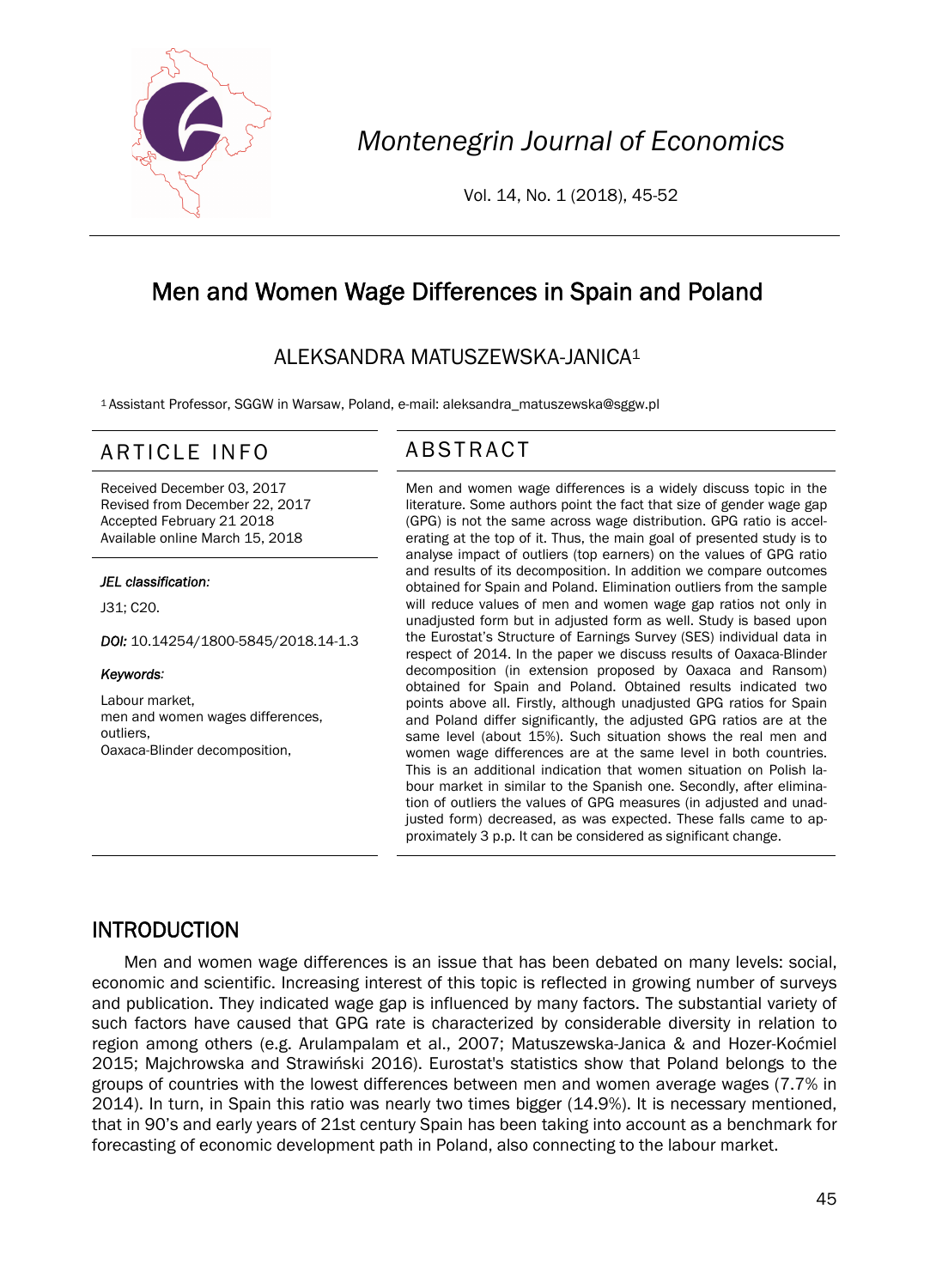Result of many studies indicated that the gender wage gap increases with the pay scale (in particular carried out for Spanish data, e.g. Garcia et al. 2001, Dolado and Llorens 2004). This led to a question whether after exclusion of top earners wages the gender wage gap would be smaller. Analysis of influence of the outliers on the size of gender wage gap is the main goal of the paper. In presented study we employed data from Eurostat's Structure of Earnings Survey (SES) conducted in 2014. As an analytical tool, one-equation econometric models and Oaxaca-Blinder decomposition method are used. Reduction of observation in samples will also allow to examine the sensitivity of parametric methods results, that are widely used in studies on men and women wages.

#### 1. MEN AND WOMEN WAGE DISPARITIES

Men and women wage disparities (gender wage gap, GPG) are widely discuss topic in the scientific literature (see Weichselbaumer and Winter‐Ebmer 2005, Blau 2012, Blau and Kahn 2017 among others). Such disparities are explained based mainly on two theories: human capital theory (see Schultz, 1961 and 1971; Becker, 1962 and 1964; Mincer, 1974) and discrimination theory (see Becker, 1957). It should be also mentioned,preferences theory (see Charles and Grusky, 2004; Hakim, 2004 and 2006; Jacobs and Gerson, 2004) in this research area is growing more popular in recent years. The size of men and women wage gap can vary widely across different employees groups. Factors that have a great importance for this diversity we can divide into three groups.

- Individual characteristics of employee (e.g. age, sex, job seniority, the type and level of education, occupation, full-or part-time job, type of job contract, family social and economic status, preferences).
- Enterprise characteristics (type of industry, public or private sector, size of the enterprise, activity of the trade unions among others).
- Characteristics of the environment (for example: economic situation in the region or in the country, structure of the labour market, family policy).

As was earlier mentioned GPG ratio also vary considerably across regions. It was pointed in articles (Weichselbaumer and Winter‐Ebmer, 2005; Gannon et all., 2007; Arulampalam et al. 2007; Hozer-Kocmiel and Matuszewska-Janica, 2015; and (Majchrowska and Strawiński, 2016) among others. Analysis provides for European States by (Hozer-Koćmiel and Matuszewska-Janica, 2015) indicated for such a large diversity of GPG ratios in EU states (taking into consideration economic sectors) that it was not possible partitioning them in reasonable way. This bears witness to the specificity of each country within the EU area in terms of remunerating employed men and women. In addition, analysis presented in (Majchrowska and Strawiński, 2016) confirm such diversity at the NUTS 2 level<sup>1</sup>.

The size of gender wage gap in Poland was investigated by Śliwicki and Ryczkowski (2014), Goraus and Tyrowicz (2014), Goraus et al. (2017) among others. Despite the use of different data sets<sup>2</sup> in these analyses authors achieved a certain similarity of results. Adjusted wage gap which takes into account differences in characteristics of both employed men and women groups is much greater that unadjusted ("raw") wage gap<sup>3</sup>. Situation in Spain was analysed e.g. by Garcia et al. (2001), Dolado and Llorens (2004), De la Rica et al. (2008), De La Rica et al. (2010). These results indicated also that in Spain adjusted GPG is greater than raw GPG. Additionally they present

 $\overline{a}$ <sup>1</sup> NUTS - the Classification of Territorial Units for Statistics, (2017, December 3) http://ec.europa.eu/eurostat/web/nuts <sup>2</sup> Sliwicki and Ryczkowski (2014) applied Structure of Earnings Survey. Goraus and Tyrowicz (2014

<sup>(2017)</sup> applied Labour Force Survey.

<sup>3</sup> Unadjusted gender wage gap measures income inequality and represents the difference between average earnings of male paid employees and of female paid employees usually as a percentage of average gross hourly earnings of male paid employees.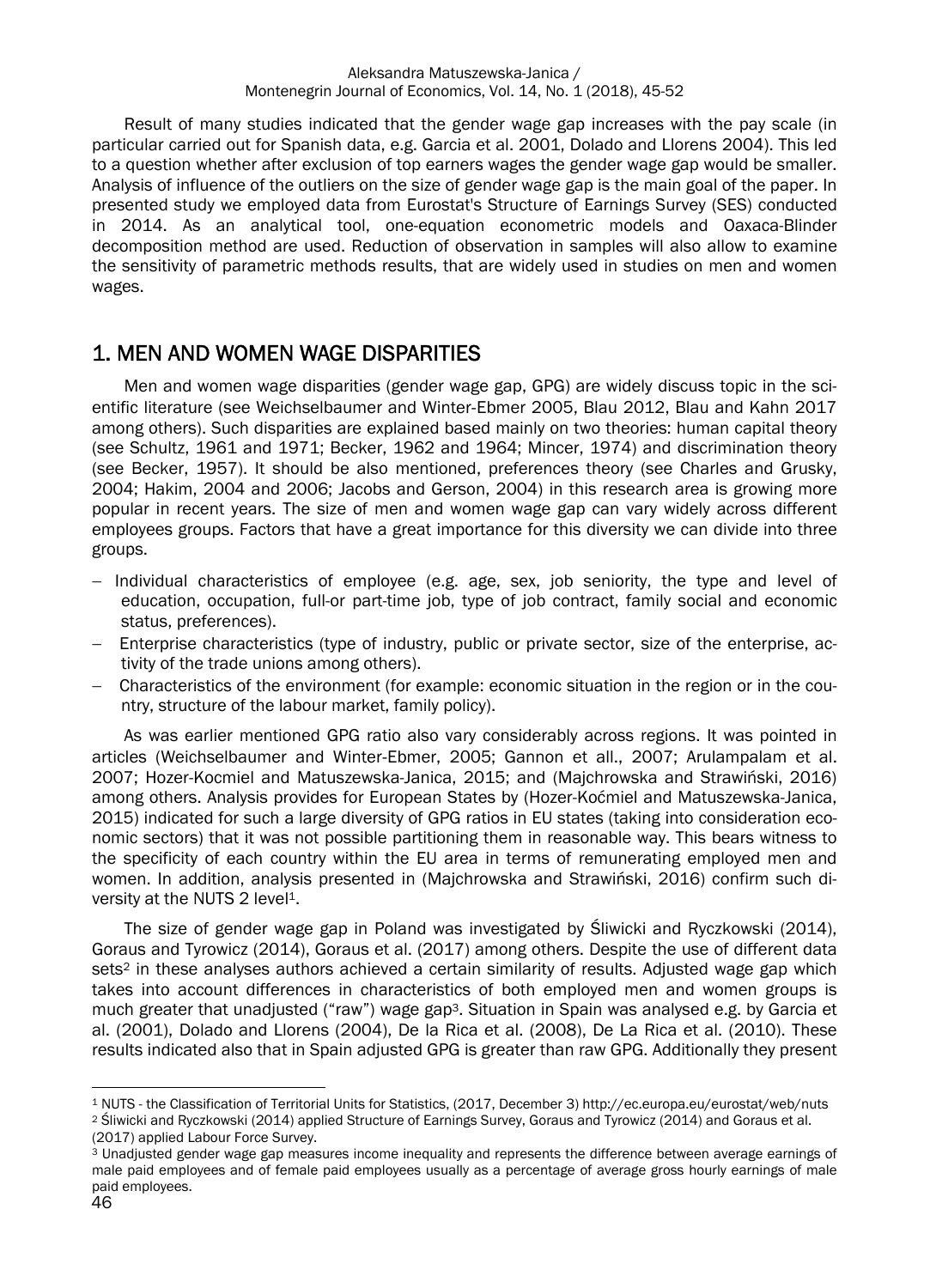evidence that Spanish gender wage gap increases with the pay scale. Similar results for more European states are presented by Arulampalam et al. (2007). Authors pay attention also to differences across wage distribution and indicated that gender wage gap in European countries is increasing throughout the conditional wage distribution and accelerating at the top. This was interpreted as evidence of existing glass ceiling. It means, that the greatest wage differences has been noted for the top earners. Therefore, applying traditional measures could overestimated GPG ratio.

Traditional wage gap measure like unadjusted GPG, called also raw GPG, does not take into account differences in two employees group such as men and women. Therefore shall be decompose into two components: explained and unexplained. The most popular method is the Oaxaca-Blinder decomposition (Oaxaca, 1973, Blinder, 1973) and its expansions (see e.g. Neumark 1988, Oaxaca and Ransom 1994). Other decomposition methods have also been reported by Ñopo (2008) or Fortin et al. (2011) among others.

#### 2. DATA AND METHODOLOGY

Presented study is based upon the EU Structure of Earnings Survey (SES) individual data in respect of 2014. The SES survey refer to the enterprises with at least 10 employees. It is necessary to mention, that information included in the SES databases are from the enterprises' registers. The presented analysis is divided into two stages. In the first step parameters of linear econometric models are estimated using the generalized least squares method with heteroskedasticity correction. In the second step, we decompose the wage gap applying the Oaxaca-Blinder method (see Oaxaca 1973 and Blinder 1973) in expansion proposed by Oaxaca and Ransom (1994). We analyse tree types of samples. The first type of sample involves all observations. The second and third type of samples are reduced by outliers.

Based on each of the samples we estimate the parameters of three types of models: with information about all individuals (model type *p*, see formula 1); with information only about female individuals (model type *f*, see formula 2) and with information only about male individuals (model type *m*, see formula 3). The explanatory variables used in the models are listed in Table 2. The equations used in the presented analysis are as follows:

$$
\ln W_{pi} = \beta_{p0} + \sum_{j=1}^{k} \beta_j X_{jpi} + \gamma_p \ln Y_{pi} + \varepsilon_{pi}
$$
\n(1)

$$
\ln W_{fi} = \beta_{f0} + \sum_{j=1}^{k} \beta_{fi} + X_{jfi} + \gamma_{f} \ln Y_{fi} + \varepsilon_{fi}
$$
 (2)

$$
\ln W_{mi} = \beta_{m0} + \sum_{j=1}^{k} \beta_{mj} X_{jmi} + \gamma_m \ln Y_{mi} + \varepsilon_{mi}
$$
\n(3)

where:  $W_{si}$  - gross hourly wages of *i*-th individual from s-th sample (s = p, f, m);  $X_{isi}$  - *j*-th dummy explanatory variable for *i*-th individual from s-th sample;  $Y_{si}$  - quantitative explanatory variable for *i*th individual from *s*-th sample; *p* - whole sample, *m* - (males) - privileged group; *f* - (females) - nonprivileged group; *f* + *m* = *p*.

Oaxaca and Ransom (1994 - See also Jann, 2008) proposed wage differences decomposition in following way:

$$
\ln \overline{\hat{W}}_m - \ln \overline{\hat{W}}_f = \left( \overline{\mathbf{X}}_m - \overline{\mathbf{X}}_f \right)^2 \hat{\boldsymbol{\beta}}^* + \overline{\mathbf{X}}_m^T \left( \hat{\boldsymbol{\beta}}_m - \hat{\boldsymbol{\beta}}^* \right) + \overline{\mathbf{X}}_f^T \left( \hat{\boldsymbol{\beta}}^* - \hat{\boldsymbol{\beta}}_f \right)
$$
(4)

47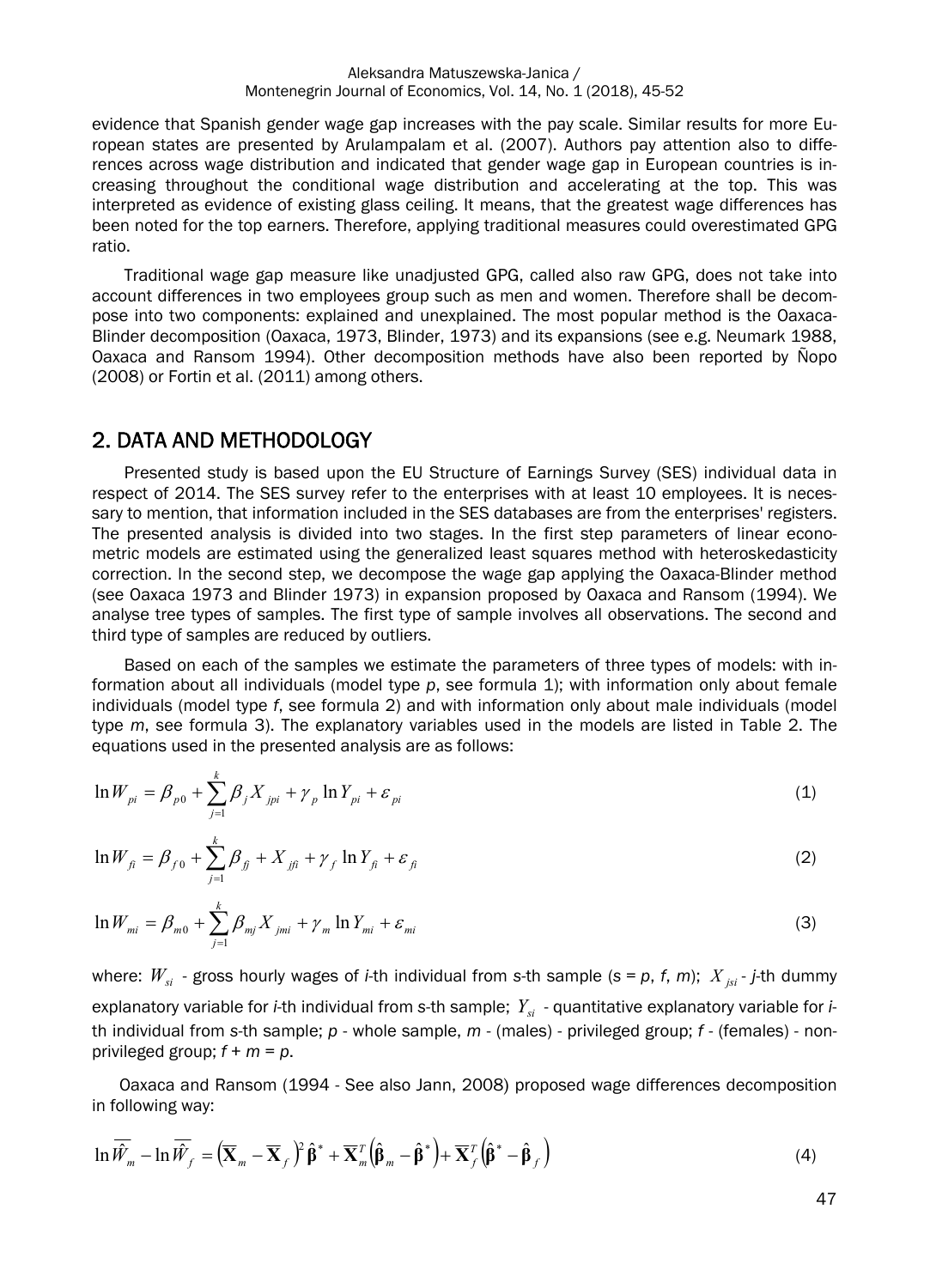where:  $(\bar{\mathbf{X}}_m - \bar{\mathbf{X}}_f)^2 \hat{\boldsymbol{\beta}}^*$  - component explained by differences in employees groups characteristics ("quantity effect" );  $\overline{\mathbf{X}}_m^T\big(\hat{\boldsymbol{{\beta}}}_m-\hat{\boldsymbol{{\beta}}}^*\big)+\overline{\mathbf{X}}_f^T\big(\hat{\boldsymbol{{\beta}}}^*-\hat{\boldsymbol{{\beta}}}_f\big)$  $\overline{\mathbf{X}}^T_m\big(\mathbf{\hat{\beta}}_m-\mathbf{\hat{\beta}}^*\big)+\overline{\mathbf{X}}^T_f\big(\mathbf{\hat{\beta}}^*-\mathbf{\hat{\beta}}_f\big)$  - unexplained component; called adjusted wage gap;  $\overline{\bf X}_m^T\big(\hat{{\bf B}}_m-\hat{{\bf B}}^*\big)\overline{\bf X}_m^{\rm T}\big(\widehat{{\bf B}}_m\text{-}\widehat{{\bf B}}^*\big)$ - bonus for belonging to a privileged group ("positive discrimination" of privileged group);  $\overline{\bf X}_f^T\big(\hat{\bf \beta}^*-\hat{\bf \beta}_f\big)$  - loss for belonging to a non-privileged group ("negative discrimination" of non-privileged group if the sign is negative);  $\hat{\beta}^* = \hat{\beta}_n$  - "nondiscrimatory" coefficient vector, estimated coefficients from regression 1 (see Neumark 1988);  $\hat{\beta}_f$  ,  $\hat{\beta}_m$  vectors of parameters are estimated based on (2) and (3) regression respectively;  $\ln \hat{W}_{_{f}}$  - average wages of women - arithmetic mean of the theoretical values from the model (2);  $\ln \hat{W}_{_m}$  - average wages of men - arithmetic mean of the theoretical values from the model (3);  $\ln \hat{W_{_m}}-\ln \hat{W_{_f}}$  - unadjusted men and women wage gap, called "raw" wage gap (GPG);

| No. | Variables (group of variables)                              | Variants        | Reference variant                                                    |  |
|-----|-------------------------------------------------------------|-----------------|----------------------------------------------------------------------|--|
| 1   | $Sex*$                                                      | 2               | female                                                               |  |
| 2   | Region                                                      | 6 (PL) / 7 (ES) | PL - Central region<br>ES - Community of Madrid                      |  |
| 3   | Occupation (major groups ISCO-08)                           | 6               | groups 6-9; (skilled manual work-<br>ers and elementary occupations) |  |
| 4   | Size of the enterprise                                      | 3 (PL) / 4 (ES) | 10-49 employees                                                      |  |
| 5   | Collective pay agreement                                    | 3 (PL) / 5 (ES) | no collective agreement exists                                       |  |
| 6   | Form of economic and financial<br>control of the enterprise | $\overline{2}$  | private control (private ownership<br>is more than 50%)              |  |
| 7   | Age group                                                   | 5               | aged 20-29                                                           |  |
| 8   | Highest educational level attained                          | 4               | basic education (G1)                                                 |  |
| 9   | Contractual working time (full-time or part-<br>time)       | $\mathbf{2}$    | full-time employees                                                  |  |
| 10  | Type of employment contract                                 | 3               | indefinite duration                                                  |  |
| 11  | Length of service in the enterprise (in years)              | X               | quantity variable                                                    |  |

Table 1. List of explanatory variables

Source: own elaboration \* - only in models estimated on whole sample (*p*).

As was earlier mentioned, the objective of the analysis is also to assess the influence of the top wages (outliers) one the results of Oaxaca-Blinder decomposition. To that end the outliers should be recognize.The most popular tool applied for identifying outliers is box and whisker plot (called also box plot with fences). For this purpose are quartiles and interquartile range used (see Aczel and Sounderpandian 2007). Interquartile range (*IQR*) is defined as the difference between the lower (*QL*) and upper (*QU*) quartiles.4

 $IQR = Q_{II} - Q_{I}$ 

 $\overline{a}$  $4$  As  $Q_L$  is designated the first quartile and as  $Q_U$  - the third quartile.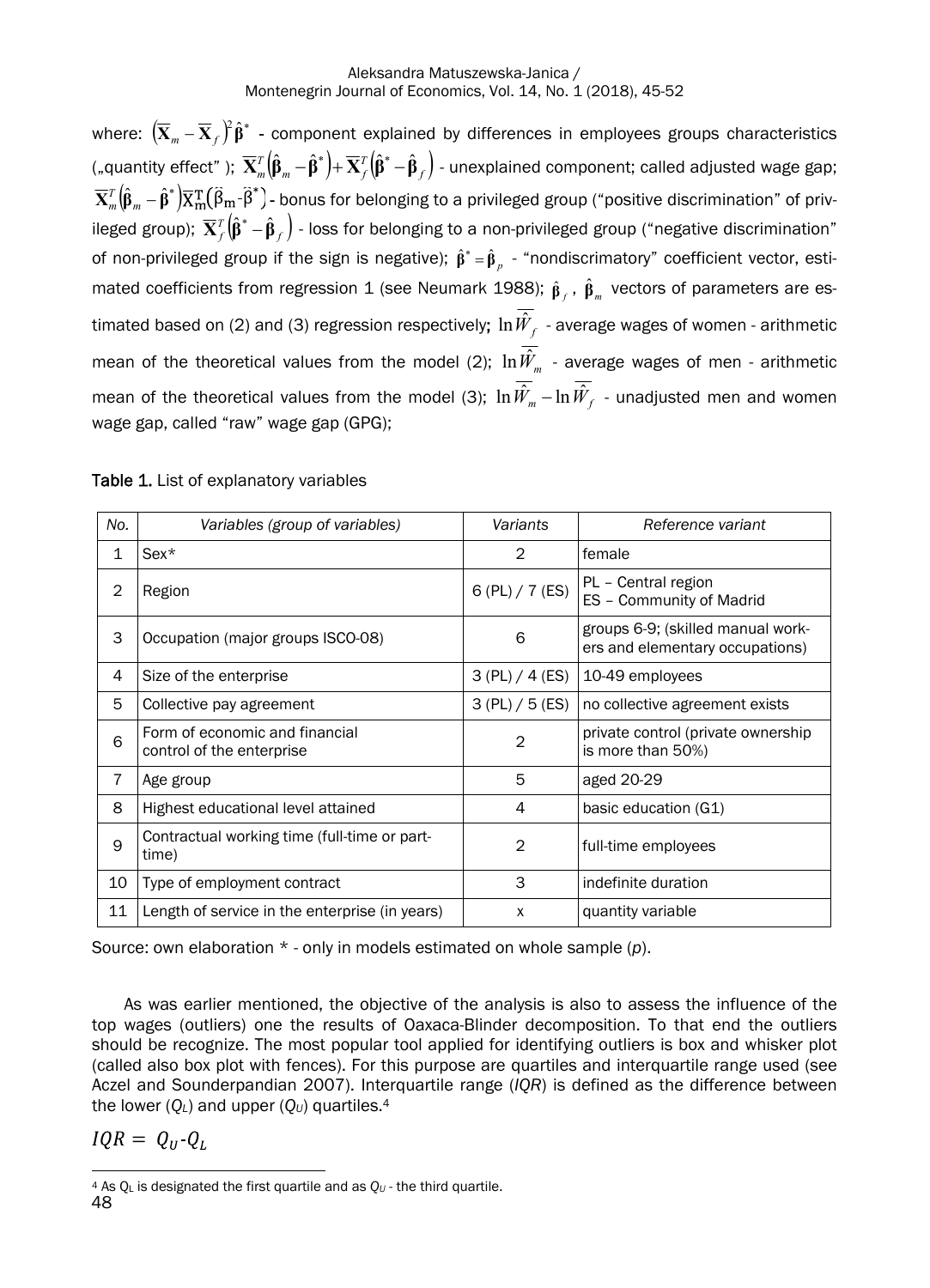IQR is used to indicate one the box plot point called fences that are needed for identifying outliers. The values of fences are calculated as follows:

- *LOF=QL-*3 · *IQR*, lower outer fence and *LIF=QL-*1,5 · *IQR* , lower inner fence;
- *UIF=QU+*1,5 · *IQR*, upper inner fence and *UOF=QU +* 3 · *IQR* , upper outer fence.

Observation isconsidered as a mild outlier if it is in the range *LOF* to *LIF* or *UIF* to *UOF*. In turn, value of observation lower than *LOF* or greater than *UOF* designated that we could consider it an extreme outlier. In presented study we have considered upper outliers, greater than *UIF* or *UOF* respectively. Values of individual's wages greater smaller or equal *UIF* (*W*i ≥ *QL+*1,5 · *IQR*) we call suspected outliers. In turn, values of individual's wages greater smaller or equal *UOF* (*W*i ≥ *QL+*3· *IQR*) we call outliers.

In the Table 2 are presented numbers of observations in selected samples. It is wort to mentioned that percentage of outliers is close to 2% and the share of suspected outliers exceed a little bit 5%of whole sample for both countries. In addition, we can observe that in the groups of top earners men are overrepresented.

| State  | Type of sample                                        | Total<br>observa-<br>tion | Male   | Female | %Female |
|--------|-------------------------------------------------------|---------------------------|--------|--------|---------|
| Poland | Whole sample                                          | 722697                    | 359119 | 363578 | 50.3%   |
|        | Truncated sample (1); $W_i < Q_i + 3$ IQR             | 710409                    | 350281 | 360128 | 50.7%   |
|        | Outliers (1); $W_i \ge Q_L + 3$ <i>IQR</i>            | 12288                     | 8838   | 3450   | 28.1%   |
|        | % of Outliers (1)                                     | 1.7%                      | 2.5%   | 0.9%   | X       |
|        | Truncated sample (2); $W_i < Q_i + 1.5$ <i>IQR</i>    | 684465                    | 336036 | 348429 | 50.9%   |
|        | Suspected outliers (2); $W_i \ge Q_L + 1.5 \cdot IQR$ | 38232                     | 23083  | 15149  | 39.6%   |
|        | % of Suspected Outliers (2)                           | 5.3%                      | 6.4%   | 4.2%   | X       |
|        | Whole sample                                          | 209145                    | 119765 | 89380  | 42.7%   |
|        | Truncated sample (1); $W_i = Q_L + 3 \cdot IQR$       | 205469                    | 116857 | 88612  | 43.1%   |
| Spain  | % of Outliers (1)                                     | 1.8%                      | 2.4%   | 0.9%   | X       |
|        | Outliers (1); $W_i \ge Q_L + 3$ <i>IQR</i>            | 3676                      | 2908   | 768    | 20.9%   |
|        | Truncated sample (2); $W_i < Q_L + 1.5 \cdot IQR$     | 197455                    | 111185 | 86270  | 43.7%   |
|        | Suspected outliers (2); $W_i \ge Q_L + 1.5 \cdot IQR$ | 11690                     | 8580   | 3110   | 26.6%   |
|        | % of Suspected Outliers (2)                           | 5.6%                      | 7.2%   | 3.5%   | X       |

Source: own calculation.

### 3. EMPIRICAL RESULTS

Obtained results indicated that raw GPG ratio (unadjusted GPG) is generally lower in Poland. Given the whole sample, estimated unadjusted GPG are 8.75% or 17.8% in Poland and Spain respectively. Thus the differences between men and women average hourly remuneration are in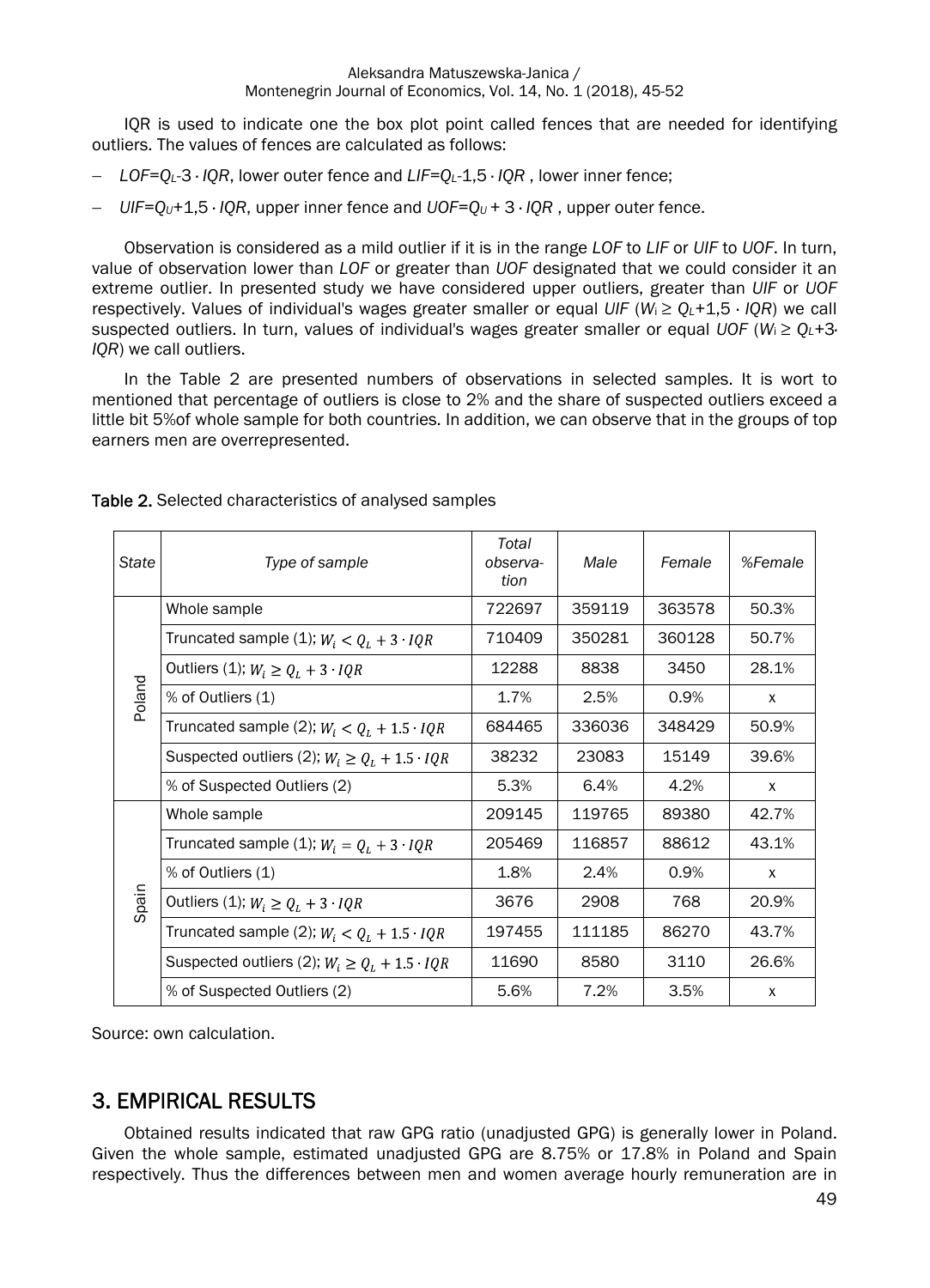#### Aleksandra Matuszewska-Janica / Montenegrin Journal of Economics, Vol. 14, No. 1 (2018), 45-52

Poland much more lower than in Spain. But analysed disparities are almost the same bearing in mind adjusted values of GPG ratios (see Table 3, unexplained component), 15.23% in Poland and 15.74% in Spain. A considerabledifference between the values of explained components for the two countries gets particular attention. Explained component for Spain indicates that only 2.06 p.p. of GPG from 17.8% is explained by groups differences in the predictors (explanatory variables included to the model, see Table 1). In case of Poland "quantity effect" has negative sign. It means, taking into account analysed characteristics (variables) women might earn on average 6.48% more than men.

| State  | Type of sample          | .raw"<br>GPG<br>$(4)+(5)$ | Explained<br>component | Unexplained<br>Component<br>$(6)+(7)$ | Privileged<br>$group*$<br>- bonus | Non-privil.<br>$group*$<br>- loss |
|--------|-------------------------|---------------------------|------------------------|---------------------------------------|-----------------------------------|-----------------------------------|
| (1)    | (2)                     | (3)                       | (4)                    | (5)                                   | (6)                               | (7)                               |
|        | Whole sample            | 8.75%                     | $-6.48%$               | 15.23%                                | 15.42%                            | $-0.20%$                          |
| Poland | Truncated sample<br>(1) | 6.26%                     | $-7.26%$               | 13.52%                                | 14.13%                            | $-0.61%$                          |
|        | Truncated sample<br>(2) | 5.41%                     | $-6.77%$               | 12.18%                                | 12.85%                            | $-0.67%$                          |
|        | Whole sample            | 17.80%                    | 2.06%                  | 15.74%                                | 15.61%                            | 0.13%                             |
| Spain  | Truncated sample<br>(1) | 15.71%                    | 1.46%                  | 14.25%                                | 14.27%                            | $-0.02%$                          |
|        | Truncated sample<br>(2) | 13.90%                    | 1.14%                  | 12.76%                                | 12.74%                            | 0.02%                             |

Table 3. Results of Oaxaca-Blinder decomposiotion

Source: Own elaboration. \* Privileged group - males, Non-privileged group - females.

After eliminating outliers the unadjusted and adjusted GPG ratios declined as was expected. In case of Poland, the relative difference in average wages of men and women ("raw" GPG) decreased by 2.49 p.p. and adjusted GPG declined by 1.71 p.p. when the outliers (UOF) were not taking into account. I turn both rates decline by 3.34 p.p. and 3.05 p.p. respectively after exclusion from the sample the suspected outliers (UIF). In case of Spain, in the first truncate sample (with eliminated UOF) we observe GPG ratio lower by 2.09 p.p. and unadjusted component reduced by 1.49 p.p. However in the second truncated sample (without UIF) raw GPG decreased by 3.9 p.p. and adjusted GPG declined by 2.98 p.p. Expected components calculated for both countries are also decreased. Notwithstanding the country and sample, *t*he differences are not greater than 1 p.p. explained part of "raw" GPG indicates that taking into account tte characteristics from the table 1 relative differences between men and women average wages increase in favor of women in reduced samples for Poland. Then women in limited samples have on average better values of such characteristics. In turn, in case of Spain values of explained part suggest that the variables from the model have slightly less importance in explanation of "raw" GPG in reduced samples*.* 

It is worth to mention, that values of loss (with negative sign) or bonus (with positive) of nonprivileged group are not greater that 0.7%. That means the size of adjusted GPG is caused by bonus for privileged group. In other words, individuals from privileged group potencially have the characteristics (not included in the model) which are better assessed by employers.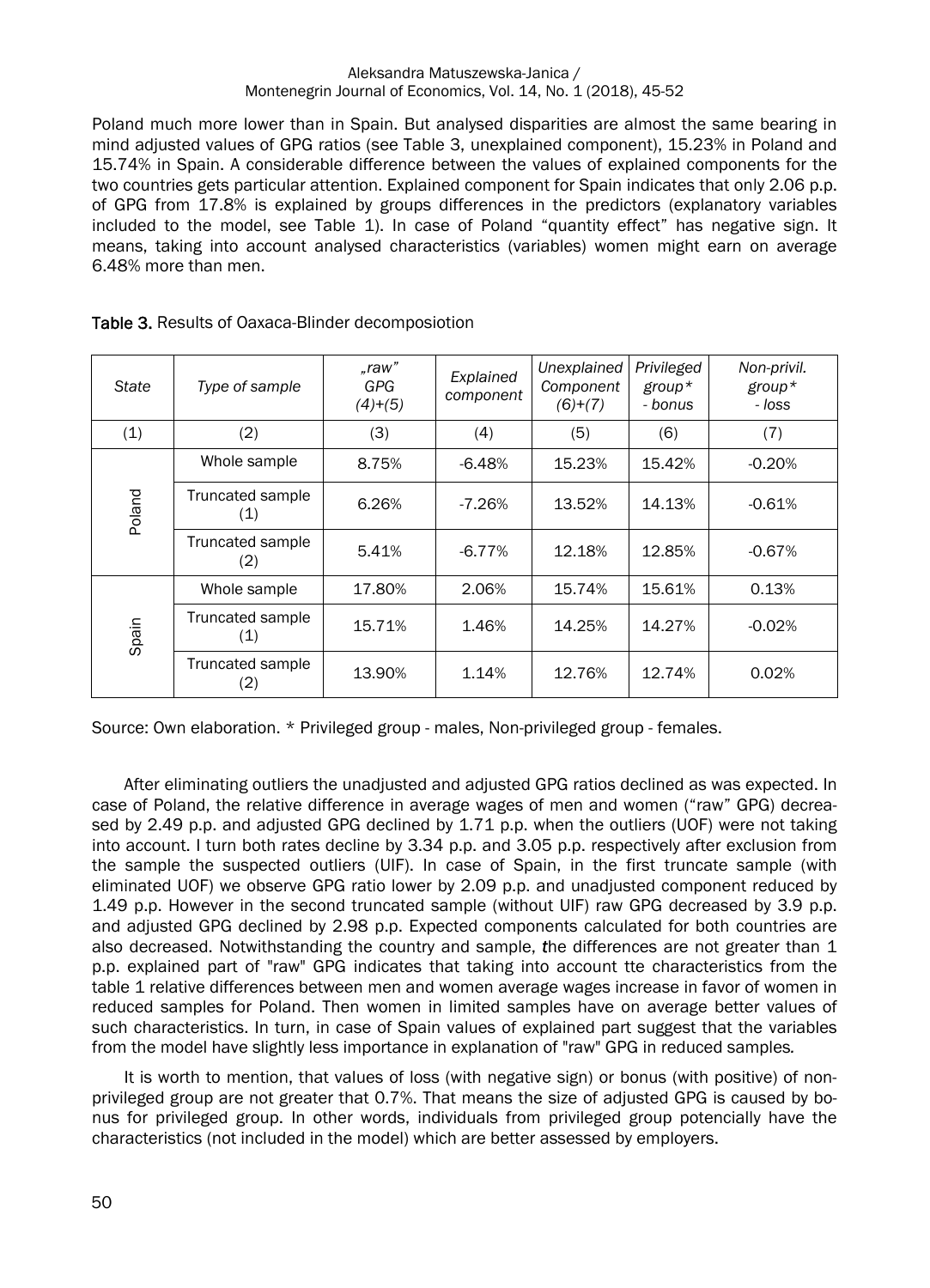#### **SUMMARY**

Presented analysis indicated two issues. Firstly, when account are also taken differences in characteristics of both privilege and non-privilege groups, the adjusted differences in men and women wages in Poland and Spain remain around similar level (15.23% and 15.74% respectively). Secondly, after elimination of outliers (individuals with the highest wages) the GPG measures (adjusted and unadjusted form) decreased, as was expected.

These falls came to approximately 3 p.p. This can be considered as significant change. This also bears witness to conclusion that parametric models could overestimating GPG ratios when in the samples are included outliers.

#### ACKNOWLEDGEMENTS

Research is conducted in the frame of project financed by National Science Centre grant No. 2015/17/B/HS4/00930. The SES database was obtained under the Eurostat's grant RPP 83/2017-LFS-SES.

## **REFERENCES**

Aczel, A. D., Sounderpandian, J. (2008), *Complete business statistics*, 7th Ed., McGraw-Hill/Irwin.

- Arulampalam, W., Booth, A. L., Bryan, M. L. (2007), "Is there a glass ceiling over Europe? Exploring the gender pay gap across the wage distribution", *ILR Review*, Vol. 60, No. 2, 163-186. DOI: 10.1177/001979390706000201
- Becker, G. S. (1957), *The economics of discrimination*, The University of Chicago Press, Chicago.
- Becker, G. S. (1962), "Investment in human capital: A theoretical analysis", *Journal of political economy*, Vol. 70, No. 5, Part 2, pp. 9-49. DOI: 10.1086/258724
- Becker, G. S. (1964), *Human Capital: A Theoretical and Empirical Analysis*, (1993 ed.), The University of Chicago Press: Chicago.
- Blau, F. D. (2012), *Gender, Inequality, and Wages*, Edited by Gielen, A.C. Zimmermann, K.F., Oxford University Press, Oxford.
- Blau, F. D., Kahn, L. M. (2017), "The gender wage gap: Extent, trends, and explanations", *Journal of Economic Literature*, Vol. 55, No. 3, pp. 789-865. DOI: 10.1257/jel.20160995
- Blinder, A. (1973), "Wage Discrimination: Reduced Form and Structural Estimates", *The Journal of Human Resources*, Vol. 7, No. 4, pp. 436-455. DOI: 10.2307/144855
- Charles, M., Grusky, D. B. (2004), *Occupational Ghettos: the Worldwide Segregation of Women and Men*, Stanford University Press, Stanford, CA.
- De La Rica, S., Dolado, J. J., Vegas, R. (2010), "Performance pay and the gender wage gap: evidence from Spain", *Discussion paper series Forschungsinstitut zur Zukunft der Arbeit*, No. 5032.
- De la Rica, S., Dolado, J. J., Llorens, V. (2008), "Ceilings or floors? Gender wage gaps by education in Spain", *Journal of Population Economics*, Vol. 21, No. 3, pp. 751-776. DOI: 10.1007 s00148-006-0128-1
- Dolado, J. J., Llorens, V. (2004), "Gender wage gaps by education in Spain: Glass floors versus glass ceilings", *CEPR Discussion Paper* No. 4203.
- Fortin, N., Lemieux, T., Firpo, S. (2011), "Decomposition methods in economics" In: *Handbook of labor economics*, No. 4, p. 1-102. DOI: 10.3386/w16045
- Gannon, B., Plasman, R., Rycx, F., Tojerow, I. (2007), "Inter-industry wage differentials and the gender wage gap: evidence from European countries", *Economic and Social Review*, Vol. 38, No. 1, pp. 135-155.
- Garcia, J., Hernández, P. J., Lopez-Nicolas, A., (2001), "How wide is the gap? An investigation of gender wage differences using quantile regression", *Empirical economics*, Vol. 26, No. 1, pp. 149-167. DOI: 10.1007/s001810000050